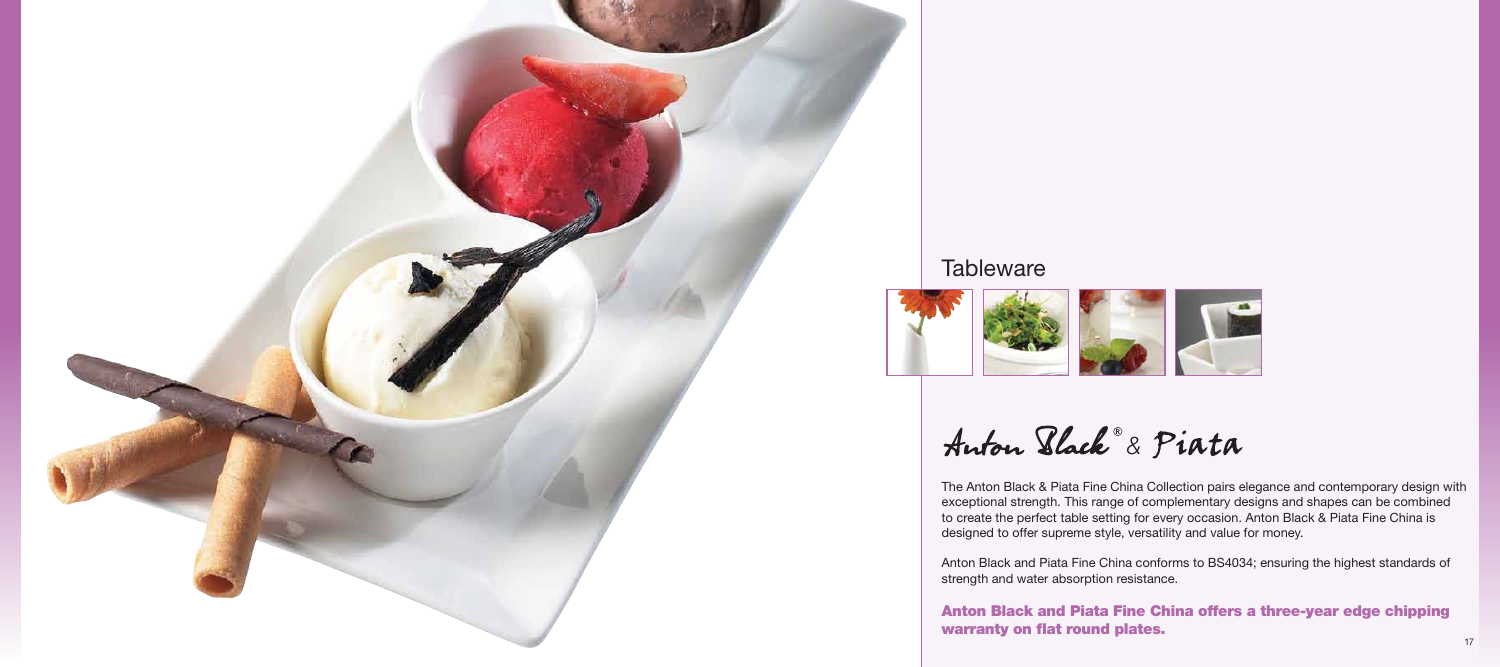

| <b>WINGED PLATES</b><br><b>PP C03007</b><br>(6.5")<br>$17 \text{ cm}$<br>(8.25")<br><b>PP C03008</b><br>21 cm<br>AB Z03009<br>(9")<br>$23 \text{ cm}$<br><b>AB Z03010</b><br>(10.25")<br>26 cm<br>PP C03011<br>(11")<br>28 cm<br><b>PP C03012</b><br>(12.25")<br>31 cm | <b>AB Z03017</b> | 33cm | (12.75") | Case Pack of 6                                                                                           |
|------------------------------------------------------------------------------------------------------------------------------------------------------------------------------------------------------------------------------------------------------------------------|------------------|------|----------|----------------------------------------------------------------------------------------------------------|
|                                                                                                                                                                                                                                                                        |                  |      |          |                                                                                                          |
|                                                                                                                                                                                                                                                                        |                  |      |          | Case Pack of 6<br>Case Pack of 6<br>Case Pack of 6<br>Case Pack of 6<br>Case Pack of 6<br>Case Pack of 6 |

# presentation plate

coupe plates



**AB Z03020** 30 cm (12") Case Pack of 6 **AB Z03019** 27 cm (10.75") Case Pack of 6 **AB Z03018** 21 cm (8.25") Case Pack of 6 **AB Z03169** 16 cm (6.25") Case Pack of 6



deep coupe bowls **AB Z03022** 30 cm (12") Case Pack of 6 **AB Z03021** 25 cm (10") Case Pack of 6



# rectangular plates

|                                                     | <b>AB Z03031</b> 36 cm x 15 cm (14.25" x 5.75") Case Pack of 6 |                |
|-----------------------------------------------------|----------------------------------------------------------------|----------------|
| <b>AB Z03030</b> 30 cm x 18 cm (12" x 7")           |                                                                | Case Pack of 6 |
| <b>PP C03029</b> 24 cm x 12 cm $(9.5" \times 4.5")$ |                                                                | Case Pack of 6 |
|                                                     | <b>PP C03032</b> 36 cm x 21 cm (14.25" x 8.25") Case Pack of 6 |                |
|                                                     |                                                                |                |



#### oval plates **AB Z03028** 36 cm (14") Case Pack of 6

| AD <i>L</i> UJUZO | JU UH | (14)    | GASH FALK UI U |
|-------------------|-------|---------|----------------|
| AB Z03027         | 30 cm | (12")   | Case Pack of 6 |
| AB Z03025         | 21 cm | (8.25") | Case Pack of 6 |



#### slim platters (concave sides) **AB Z03100** 20 cm x 7.5 cm (8" x 3") Case Pack of 6 **AB Z03101** 32 cm x 18 cm (12.5" x 7") Case Pack of 6

slim platters (convex sides) **PP C03098** 20 cm x 10 cm (8" x 4") Case Pack of 6 **AB Z03099** 29 cm x 12.5 cm (11.5" x 4.75") Case Pack of 6

#### deep square plates

| <b>PP C03013</b> 18 cm (7")     | Case Pack of 6 |
|---------------------------------|----------------|
| <b>PP C03014</b> 23 cm (9")     | Case Pack of 6 |
| <b>PP C03034</b> 25.5 cm (10")  | Case Pack of 6 |
| <b>PP C03016</b> 29 cm $(11.5)$ | Case Pack of 6 |

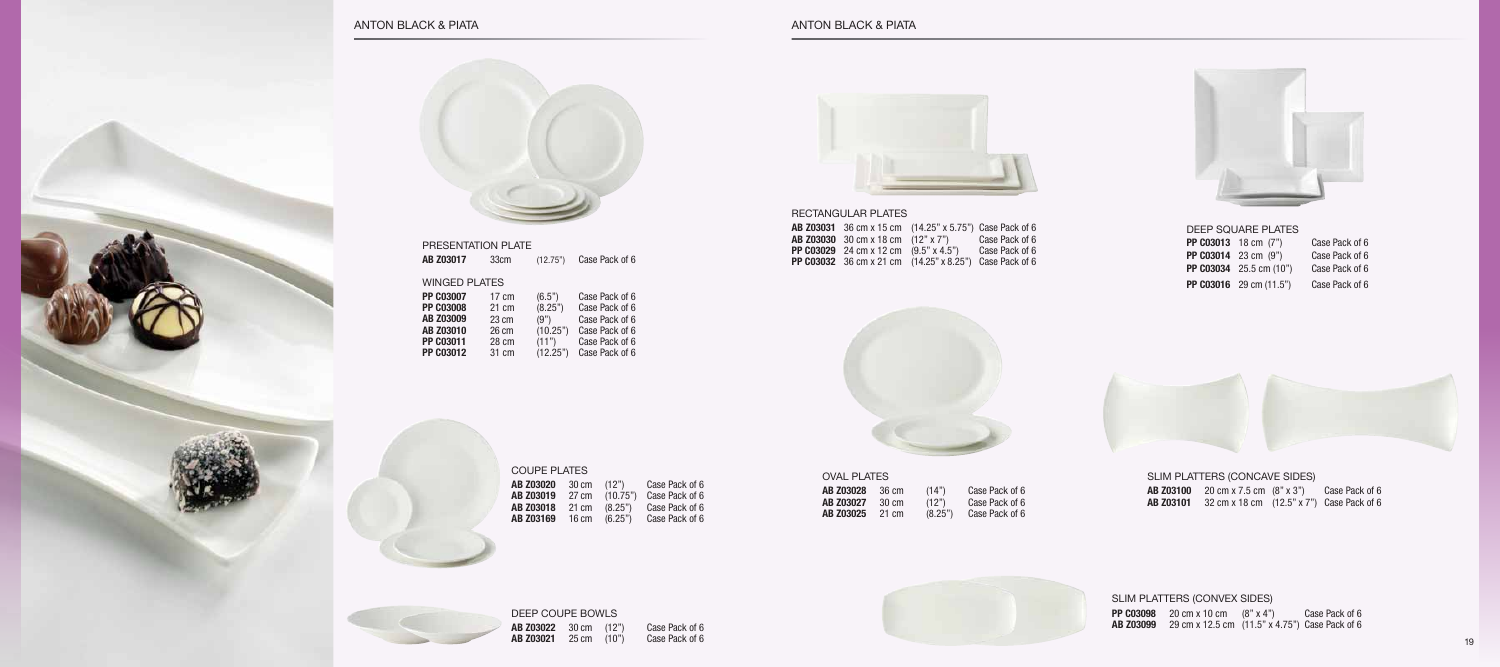straight sided flared bowl & saucer **PP C03180** 532 mL (19 oz.) Case Pack of 6 **AB Z03292** 18 cm (7") Case Pack of 6

straight sided flared bowl **PP C03176** 177 mL (6 oz.) Case Pack of 6



# anton black & Piata anton black & Piata



rimmed soup bowl **AB Z03228** 24 cm (9.5") 355 mL (12 oz) Case Pack of 6



Deep Winged Pasta Plate **AB Z03024** 30 cm (12") 828 mL (28 oz) Case Pack of 6



LUNA ROUND BOWL & Saucer **AB Z03173** 11 cm (4.25") 400 mL (14 oz) Case Pack of 6 **AB Z03293** 17 cm (6.7") Case Pack of 6

straight sided flared bowl

& SAUCER

**PP C03178** 355 mL (12 oz.) Case Pack of 6 **AB Z03293** 17 cm (6.7") Case Pack of 6



straight sided flared bowl & saucer **PP C03175** 89 mL (3 oz.) Case Pack of 6 **AB Z03295** 12 cm (4.75") Case Pack of 6



Oatmeal/Cereal Bowl **AB Z00016** 15 cm (6") 473 mL (16 oz) Case Pack of 6



BOWL STAND (for AB Z03180 & AB Z03178) **AB Z03181** 21 cm (8.25") Case Pack of 6

> Nova Flared Soup Bowl & stand **AB Z03209A** 13.7 cm (5.3") 250 mL (9 oz) Case Pack of 6 **AB Z03291** 17 cm (6.5") Case Pack of 6



bevel bowls **PP C03092** 16 cm (6.25") 237 mL (8 oz) Case Pack of 6 **PP C03093** 21 cm (8.25") 651 mL (22 oz) Case Pack of 6 **PP C03094** 25 cm (10") 1 L (34 oz) Case Pack of 6

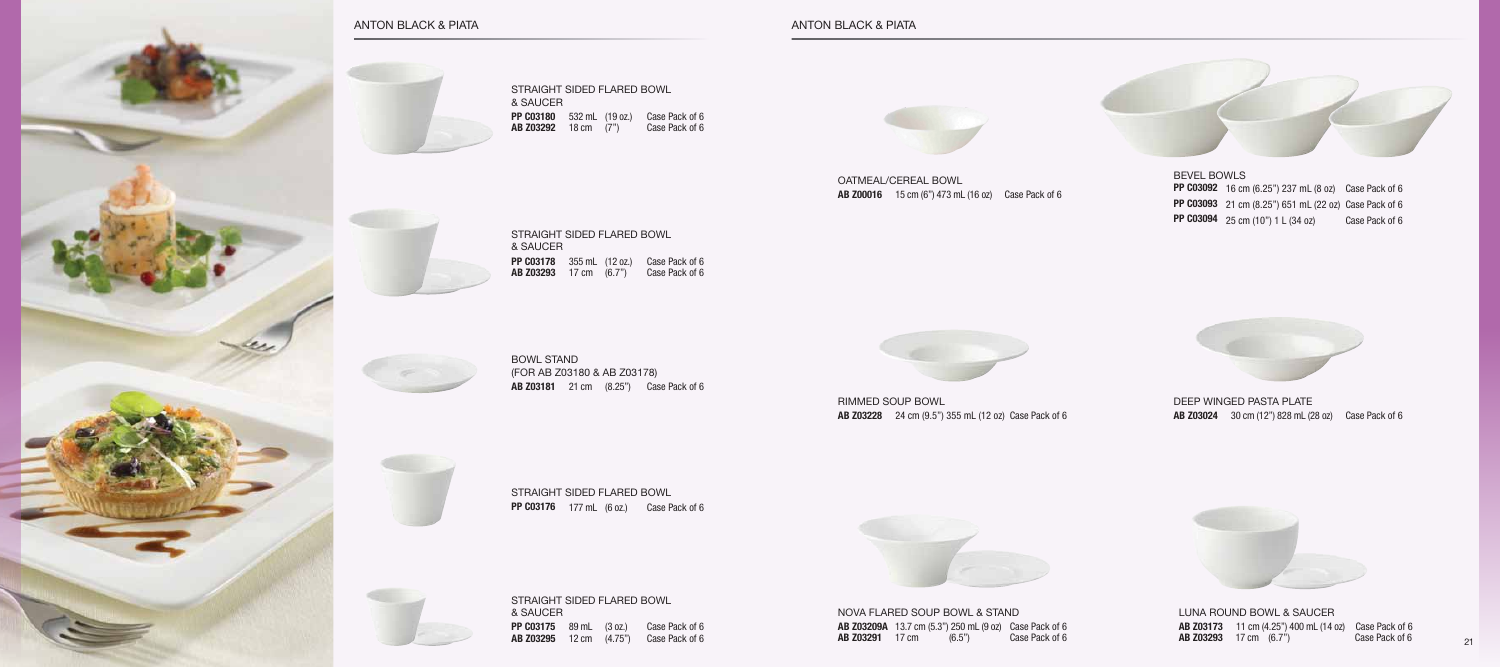v shaped cup & saucer **AB Z03067** 355 mL (12 oz.) Case Pack of 6 **AB Z03292** 18 cm (7") Case Pack of 6



LATTE MUG & SAUCER **AB Z03080** 104 mL (3.5 oz.) Case Pack of 6 **AB Z03295** 12 cm (4.75") Case Pack of 6



| V SHAPED CUP & SAUCER           |  |                |   |
|---------------------------------|--|----------------|---|
| <b>AB Z03064</b> 89 mL (3 oz.)  |  | Case Pack of 6 | Α |
| <b>AB Z03295</b> 12 cm $(4.75)$ |  | Case Pack of 6 | A |



latte mug & Saucer **AB Z03083** 473 mL (16 oz.) Case Pack of 6 **AB Z03292** 18 cm (7") Case Pack of 6



v shaped cup & saucer **AB Z03066** 222 mL (7.5 oz.) Case Pack of 6 **AB Z03294** 15 cm (6") Case Pack of 6



cylinder salt & pepper shakers **AB Z03302S** 9.5 cm (3.75") Case Pack of 6 **AB Z03302P** 9.5 cm (3.75") Case Pack of 6

| LATTE MUG & SAUCER               |  |        |                |  |  |  |
|----------------------------------|--|--------|----------------|--|--|--|
| <b>AB Z03082</b> 355 mL (12 oz.) |  |        | Case Pack of 6 |  |  |  |
| <b>AB Z03293</b> 17 cm           |  | (6.7") | Case Pack of 6 |  |  |  |



|                             | LATTE MUG & SAUCER |  |                                                   |  |  |
|-----------------------------|--------------------|--|---------------------------------------------------|--|--|
|                             |                    |  | <b>AB Z03081</b> 259 mL (8.75 oz.) Case Pack of 6 |  |  |
| <b>AB Z03294</b> 15 cm (6") |                    |  | Case Pack of 6                                    |  |  |



footed trumpet square bowls **AB Z03040** 21.5 cm (8.5") 946 mL 32 oz. Case Pack of 6 **AB Z03039** 18.5 cm (7.3") 710 mL 24 oz. Case Pack of 6 **AB Z03038** 11.5 cm (4.5") 150 mL 5 oz. Case Pack of 6



oval vegetable dish **PP C03090** 20 cm (8") 532 mL (18 oz) Case Pack of 6





|                       | SQUARE DISHES . |                                                               |                |  |  |  |  |
|-----------------------|-----------------|---------------------------------------------------------------|----------------|--|--|--|--|
| <b>PP C03095</b> Tray |                 | $28 \times 8$ cm $(11.5" \times 3.5")$                        | Case Pack of 6 |  |  |  |  |
|                       |                 | <b>PP C03096</b> Shallow 6.6 cm (2.5") 60 mL (2 oz.)          | Case Pack of 6 |  |  |  |  |
|                       |                 | <b>PP C03097</b> Deep 6.6 cm (2.5") 120mL (4oz)               | Case Pack of 6 |  |  |  |  |
|                       |                 | <b>AB Z03204</b> Divided 6.6 cm (2.5") 30 mL/side (1 oz/side) | Case Pack of 6 |  |  |  |  |

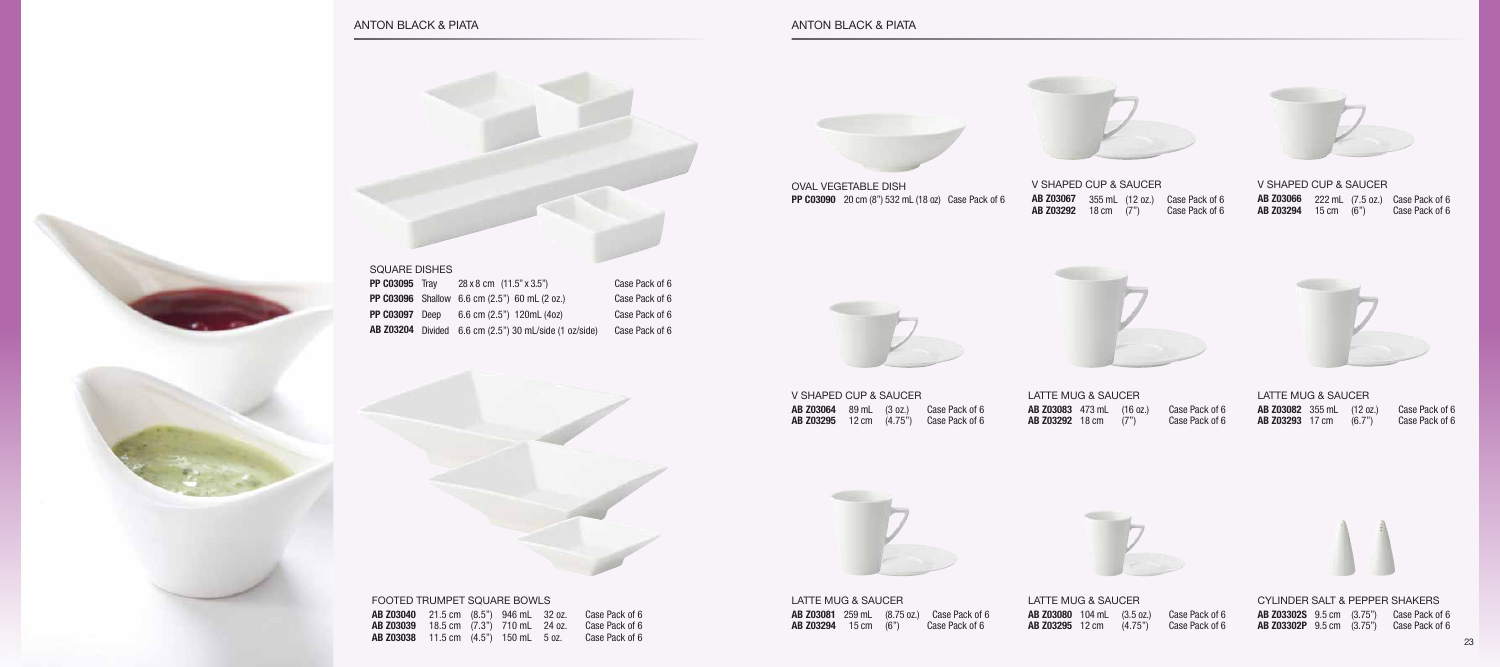

anton black & Piata

EGG CUP (3 OZ.) **AB Z03195** 90mL (3oz) 5 cm (2") Case Pack of 6



mustard/ dipper/ butter pot **PP C03194** 60mL (2oz) 6 cm (2.25") Case Pack of 6



butter tray **AB Z03088** 135mL (4.5oz) 10 cm (4") Case Pack of 6



**JUGS AB Z03058** 280 mL (10 oz.) Case Pack of 6 **AB Z03057** 140 mL (5 oz.) Case Pack of 6



tall cylinder bud vase **AB Z03303** 12 cm (4.75") Case Pack of 6



wide rimmed dish/ shot holder & shot glass **AB Z03206** 11.5 cm (4.5") 30 mL (1 oz) Case Pack of 6 **P41050** 60 mL (2 oz.) Case Pack of 48



2 CUP tea pot **AB Z03050** 400 mL (14 oz.) Case Pack of 6 **AB Z03050L** Lid Only for AB Z03050



mini sauce boat **AB Z03207** 6.5 cm (2.5") 60 mL (2 oz) Case Pack of 6



Rectangular Tray with 3 Wells Fits AB Z03175, AB Z06017, AB Z06015 **AB Z06010** 29 cm x 12 cm Case Pack of 6  $(11" \times 5")$ 



#### anton black & Piata



Mira Bowl **AB Z06003** 28 cm (11") 375 mL (13.2 oz) Case Pack of 6 **AB Z06004** 23 cm (9") 185 mL (6.5 oz)

Case Pack of 6



Individual Casserole with Lid **AB Z05005** 350 mL (12.5 oz) Case Pack of 6

Mini ElLipse Bowl **AB Z06017** 8 cm (3") 60 mL (2 oz)

Case Pack of 6



Handled Tasting Dish **AB Z06015** 7 cm (2.5") Case Pack of 6 50 mL (1.7 oz)